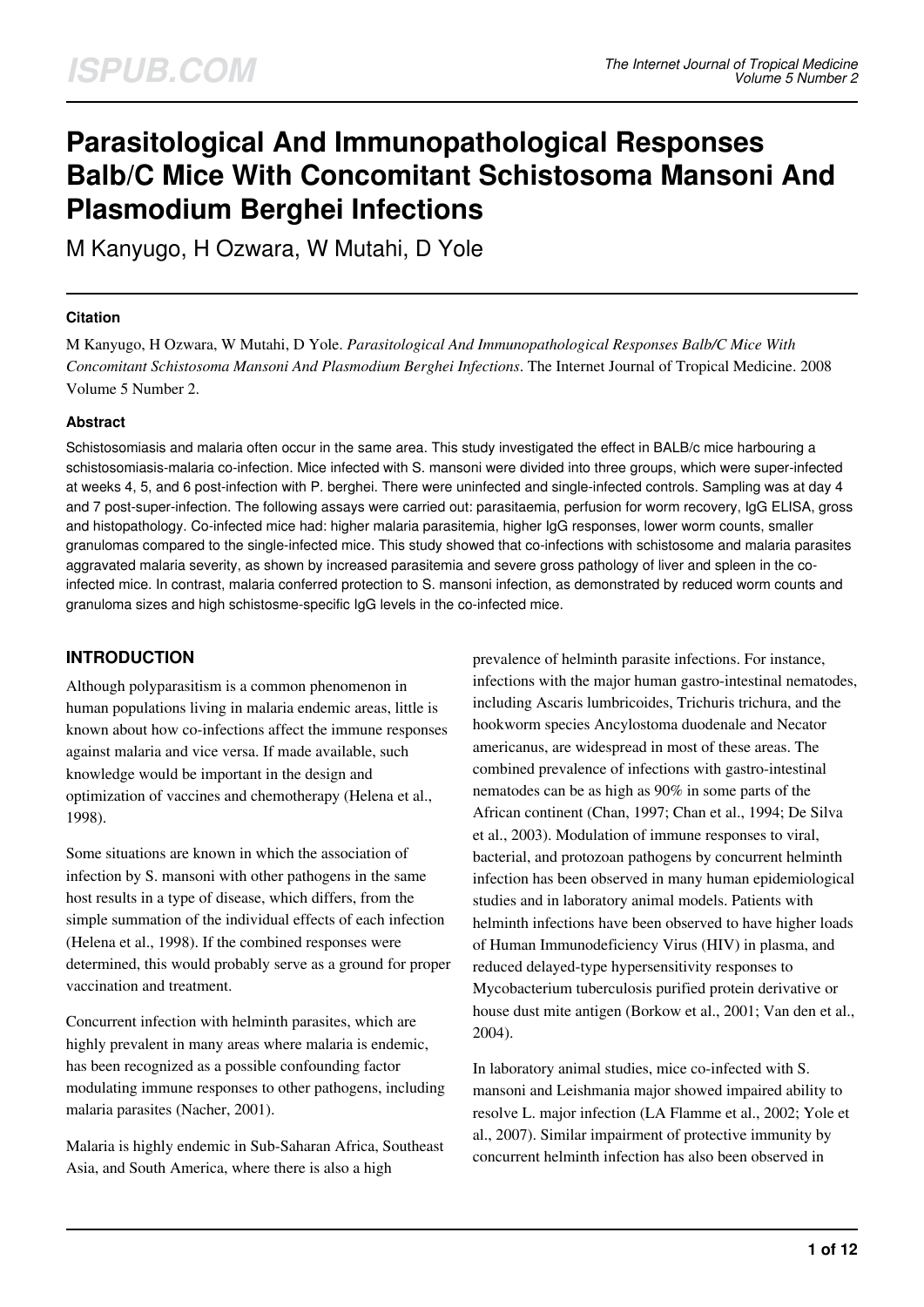other co-infection models, such as the nematode Nippostrongylus bransiliensis and the bacterium Chlamydophila arbortus (Buendia et al., 2002), the cestode Taenia crassiceps and the protozoan Trypanosoma cruzi (Rodriguez et al., 1999), and S. mansoni and the recombinant Vaccinia virus.

In malaria, it has been reported that mixed Plasmodium falciparum and Plasmodium vivax infections are more frequent in A. lumbricoides-infected patients in Thailand (Nacher, 2002). Epidemiological studies also showed that worm infection in humans alters the development of cerebral malaria (Nacher et al., 2000). Mice co-infected with S. mansoni and Plasmodium chabaudi develop increased malaria parasitaemia (Helena et al., 1998).

This study was performed to examine the parasitological, pathological, and immune responses that occur in mice, during a schistosomiasis-malaria co-infection.

# **MATERIALS AND METHODS EXPERIMENTAL DESIGN**

The study was carried out in BALB/c mice, a model for both malaria and schistosomiasis. The study entailed an infection and analysis experiments on the immune, parasitological and pathological responses.

At the beginning of the study, mice were infected with 150 S. mansoni cercariae at day 0 (zero). Randomly selected mice infected with S. mansoni, served as S. mansoni singleinfection control (SmC). Another group of mice with S. mansoni infection were picked at random and super-infected with P. berghei at week 4 post-S. mansoni infection (Experiment 1). Each mouse was injected with 5.5μl of blood containing  $2.5 \times 10^6$  P. berghei parasitized red blood cells. At the same time, some naive mice were infected with a similar number of P. berghei parasitized red blood cells, from the same pool as for the co-infection. These served as the P. berghei single-infection control (PbC4). This procedure was repeated for super infecting other mice at weeks 5 and 6 post-S. mansoni infection (Experiments 2 & 3), and also for malaria controls (PbC5 and PbC6).

Sampling for each of the three experiments, was done at Day 4 and Day 7 post-P. berghei infection. At Day 4, sampling entailed preparation of blood smears, heart puncture, gross pathology, and histopathology. At Day 7, perfusion was carried out in addition to all the procedures performed on Day 4. Five mice from each experimental group were

sacrificed at each sampling point.

#### **HOSTS AND PARASITES**

Six-week-old BALB/c mice bred at the Institute of Primate Research (Nairobi, Kenya), were caged in groups of 10 and fed on commercial pellets and water provided ad libitum. They were kept under a natural light-dark cycle of 12/12 hours, at an ambient temperature of  $25^{\circ}$ C and relative humidity 50-60%.

A Kenyan isolate of S. mansoni derived from human patients and maintained using Biomphalaria pfeifferi and baboons (Papio anubis) was used to infect mice. Mice were anaesthetized intra-peritoneally with a 1:3 mixture of Xylaxine (Rompun® 2%) and Ketamine (100 mg/ml; Rotex Medica GMBH Tritau-Germany) at 0.02 ml of anaesthesia per 30 g body weight. Each mouse was infected on the abdominal skin with 150 cercariae of S. mansoni (Smithers and Terry, 1965)

P. berghei-parasitized blood suspension (from IPR parasite bank) was used to infect a BALB/c mouse intraperitoneally. After 6 days, the parasitemia of the mouse blood was established to be 15%. Three mice were infected via the tail vein each with a volume of blood containing  $2.5 \times 10^6$ parasitized red blood cells. These were used as a source of parasites for the experiments.

### **PREPARATION OF GIEMSA STAINED BLOOD FILMS FROM TAIL BLOOD**

Two separate thin blood films from tail blood were made on standard microscope slides, and air-dried before fixing the films in methanol for 5 seconds. They were stained with fresh Giemsa solution (10% v/v in distilled water). The stained blood films were observed under a standard light microscope using the x100 objective lens with immersion oil. Infected and uninfected erythrocytes in different fields of view were identified and counted. A total of at least 2000 erythrocytes were counted per slide. The percentage parasitemia was then determined.

### **SERUM PREPARATION**

Blood was collected from anaesthetized mice using the heart puncture technique. At each specified sampling point, blood from a particular group was pooled. Serum was prepared from the pooled blood and stored at –20°C for analysis.

### **ANTIGEN PREPARATION**

Soluble worm antigen (SWAP) was prepared from S.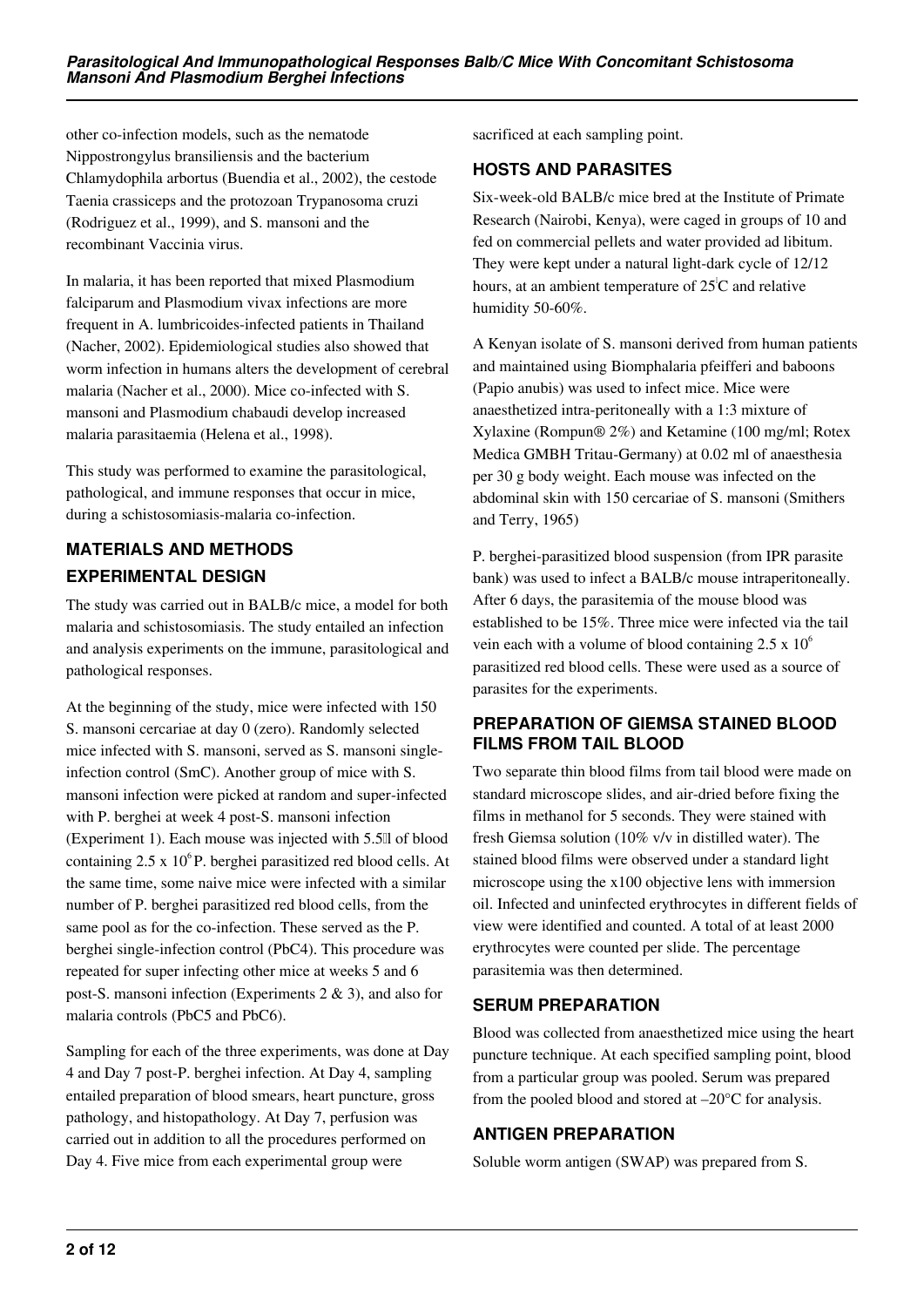mansoni worms obtained from infected mice perfused at week five post-infection. The protein estimation was based on the Bio-Rad method of Bradford 1976. The protein was sterilized by exposure to UV light (10 minutes, 5 cm from a 30 watt ultra violet OSRAM bulb) before use in in vitro assays. The aliquots were stored at -20°C.

0-3 hr antigen was prepared from S. mansoni cercaria following artificial transformation of cercariae (Ramalho-Pinto et al., 1974). Heads and tails were separated on a discontinuous Percoll gradient (Lazdin et al., 1982). The schistosomula were cultured at 37 $\rm ^{o}C$ , 5%  $\rm CO_{2}$ , in RPMI 10 (RPMI 1640 in 10% foetal serum, 0.1% gentamycin and 5x  $10^{-5}$  [-mecarptoethanol]. The protein was sterilized and stored as for SWAP.

Soluble P. berghei antigen was prepared from blood obtained by heart puncture from P. berghei infected mice with a parasitemia of 4%. Red blood cells were obtained by washing at 450g, in complete culture medium (RPMI 1640, pH 7.3, containing 25% FCS v/v). The cells were resuspended in 40 ml complete culture medium and the flasks were gassed for 2 minutes using  $5\%$  CO<sub>2</sub>,  $5\%$  O<sub>2</sub>, and  $90\%$  $N_2$  and incubated for 18 hrs at 37 $\degree$ C. The culture was centrifuged at 1000g for 10 minutes and the supernatant containing soluble P. berghei antigen harvested. The supernatant was aliquoted and stored at -20°C until use in assays.

# **CRUDE ANTIGEN**

Crude P. berghei antigen was prepared from infected blood at 50% parasitemia. The blood was centrifuged at 1000g for 10 minutes and the supernatant discarded. The pellet was mixed with 0.15 % saponin in RPMI (w/v) in the ratio 1:4 and mixed thoroughly. This was incubated in ice (4°C) for 10 minutes shaking every two minutes to enhance lyses of the red blood cell. The suspension was washed three times at 1000g, 10 min. The pellet was re-suspended in 4.5 ml of RPMI, aliquoted and stored at -20°C awaiting use.

# **GROSS PATHOLOGY AND PERFUSION**

Perfusion was done using a modified method of Yole et al 1996. Each mouse was anaesthetized with 0.02 ml per 30 g body weight Ketamine/Rompun® (2:1). The abdominal wall was opened up without cutting the viscera. Gross pathology of the liver and spleen was observed. Observations included: liver enlargement, adhesions and presence of granulomas. Inflammation of the spleen was also considered. The gross pathology of the liver was then subjectively categorized as

none (no granulomas), few (1-3 granulomas per lobe) moderate  $(4-10)$ , and severe  $(>10)$ .

After the observation of the gross pathology, the thoracic cavity was opened and a perfusion needle containing perfusion fluid (0.85% Sodium chloride and 1.5% Sodium Citrate) was inserted in the left ventricle of the heart and perfusion carried out until the liver and the mesenteries were clear. Worms were recovered from the perfusate using the method of Yole et al (1996).

The worms were counted and the mean and S.E.M for each group calculated. The livers were collected and fixed in 10% buffered formalin awaiting histological examination.

### **HISTOPATHOLOGICAL EXAMINATION OF TISSUES**

The fixed (in 10% buffered formalin) livers were dehydrated using ethyl alcohol, and embedded in paraffin wax. Sections, 7μm thick, were cut using a rotary microtome. Tissue sections were placed on slides and stained with haematoxylin and counter-stained with eosin. Slides were observed under X25 and X40 objective lenses. The number of granulomas was noted and the sizes established by measuring the length and width of each granuloma with a centrally placed schistosome egg. The average of the length and width was taken as the granuloma size (Farah et al., 2000). Ten granulomas were measured for each of the two schistosome-infected groups: the co-infection and S. mansoni control.

# **IGG ELISA**

Specified wells of Nunc-Immuno<sup>TM</sup> plates (MaxiSorp<sup>TM</sup>) Surface) ELISA plates were coated overnight with 50 ll of SWAP, 0-3 hr antigen (10 μg/ml), soluble P. berghei antigen (4 % parasitemia), or crude P. berghei antigen (50% parasitemia) and incubated overnight at 4°C. Non-specific binding sites were blocked by incubation with 100  $\scriptstyle\rm II$  3% BSA. Diluted (1:200) serum samples (50 ll) were dispensed into specified wells in duplicates and incubated for 1 h at 37°C. IgG binding was detected using 50 μl of 1:2000 Goat anti-mouse IgG conjugated to hoarse radish peroxidase (Jackson's Immunoresearchs laboratories INC). After each incubation, the plate was washed 6 times with washing buffer (0.05 % Tween 20 in PBS). The substrate was 50 μl orthophenyldiamine  $(0.4 \lg/ml)$  in citrate buffer. The plates were incubated for 30 min at 37°C in the dark and colour development read at 630 nm in an ELISA microplate reader.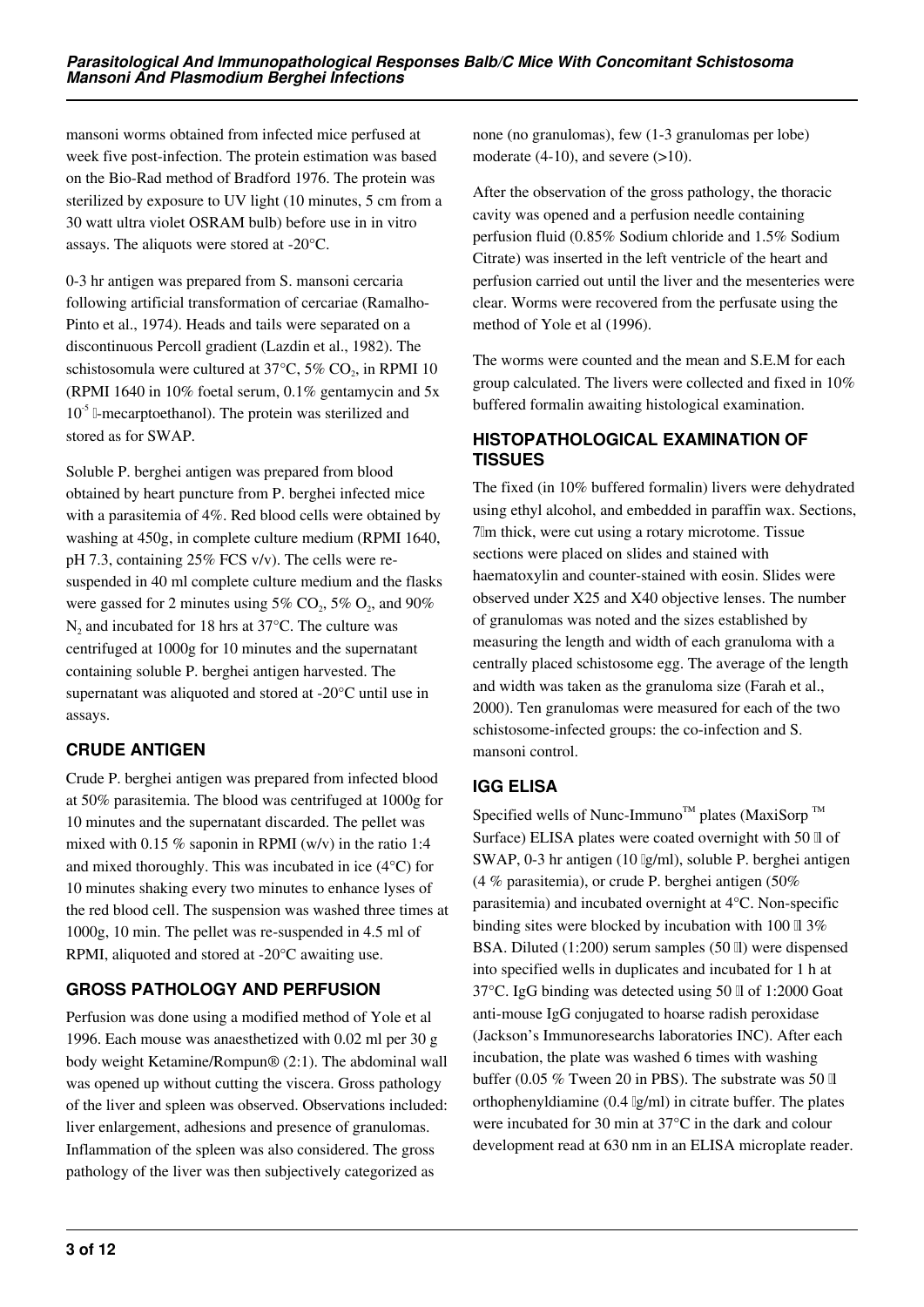### **STATISTICAL ANALYSIS**

Experimental and control values were analyzed for significant differences by Student's t-test. A probability of less than 0.05 was considered significant.

### **RESULTS**

# **0-3 HR ANTIGEN- SPECIFIC IGG RESPONSES**

Experiment 1: Mice in this experiment were super-infected with P. berghei at 4 weeks post-infection with S. mansoni. The results (Fig.1) indicate that IgG antibody response to 0-3 Hr antigen was low in the malaria-only-infected group at both sampling points. It was however higher at day 4 than at day 7. IgG level in both the S. mansoni-only and co-infected groups was higher at day 4 than at day 7, day 4 having similar levels in both groups, but co-infected group having a lower level at day 7. Malaria-only group had lower responses as compared to the two groups harbouring S. mansoni infection. All the treatments showed a higher response than the negative group except for malaria-only group at day 7.

Experiment 2: Mice in this experiment were super-infected with P. berghei at week 5 post-S. mansoni infection (Data not shown). The malaria-only-infected group showed a low IgG response, with similar responses in both days. The S. mansoni-only group had similar responses on both day 4 and 7, although day 7 was slightly higher. In S. mansoni-only and co-infected groups, IgG response was higher at day 7 than at day 4. The S. mansoni-only group had a slightly higher response on day 4, while the co-infected group had a higher response on day 7.

All the treatments showed a higher IgG response than the negative, and day 7 responses were higher than day 4 in all the groups.

0-3 hr-specific IgG levels were generally lower than in experiment 1 and the malaria-only-infected group still showed a lower IgG level than both groups infected with S. mansoni.

Experiment 3: Mice in this Experiment were super-infected with P. berghei at week 6 of S. mansoni infection (Data not shown). For the malaria-only group, the IgG levels were low and similar for both day  $4 \& 7$ . The co-infected group showed the highest IgG level at day 4, and a lower level at day 7. For the S. mansoni-only group, the IgG level was lower at day 4 than at day 7. The co-infected group showed higher IgG level at day 4 than the S. mansoni-only group on

the same day. However, on day 7, the S. mansoni-only group showed a higher IgG level than the co-infected group.

Generally, the IgG levels in Experiment 3 were similar to those in Experiment 2, except for the co-infected group where in Experiment 3, day 4 recordings were higher than in Experiment 2. However, the malaria-only group showed higher IgG levels in Experiment 3 than in Experiments 1 and 2 but still showed the lowest recording just like in the other experiments. The S. mansoni-infected groups showed lower recordings than in Experiments 1 and 2.

The IgG response to the other antigens (SWAP, Crude and Soluble P. berghei) was consistent with these results but the data is not shown here.

#### **Figure 1**

Figure 1: Schistosome-specific IgG responses

# Fig 1: 0-3hr Antigen Specific IgG Responses in Single and Co-infected Groups (EXP 1)



Key: NEG - Negative control; SmC - Schistosoma mansoni only infected group; SmPb - S. mansoni-P. bherghei coinfected group; PbC - P. berghei only infected group.

### **ANALYSIS OF PARASITEMIA**

Experiment 1: The malaria-only group recorded significantly higher parasitemia at day 7 (Fig. 2;  $4.82 \pm 0.846\%$ ) than at day 4 (0.728  $\pm$  0.184%, p<0.05). The co-infected mice also developed a significantly higher malaria parasitemia, at day 7 (17.12  $\pm$  0.871%) than at day 4 (5.38  $\pm$  0.626%, p<0.01).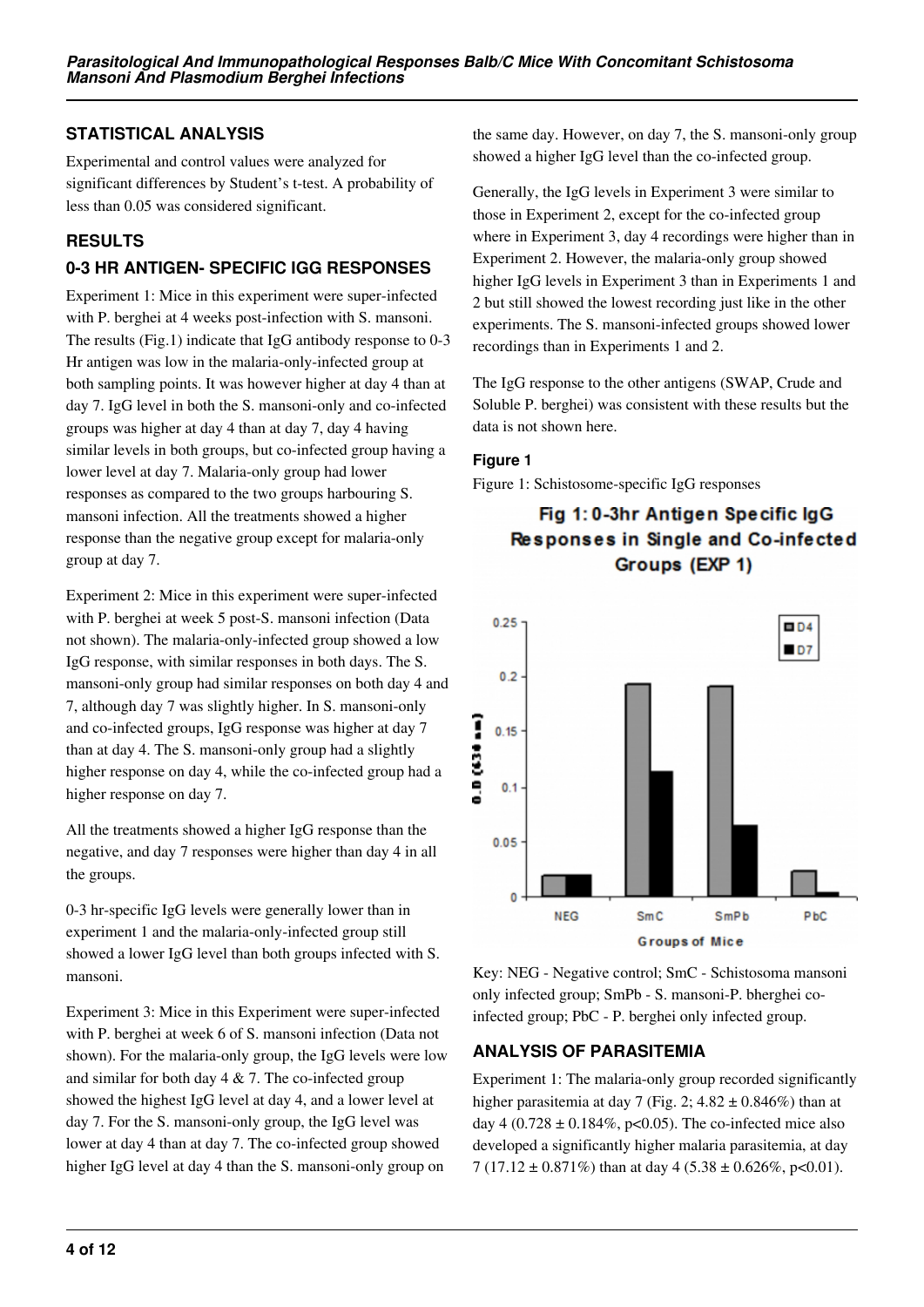The co-infected mice developed a significantly higher malaria parasitemia than mice infected with P. berghei alone at both sampling points  $(p<0.01)$ .

Experiment 2: In the malaria-only group, parasitemia at day 7 (Fig.3; 19.66  $\pm$  1.465%) was significantly higher than at day 4 (0.535  $\pm$  0.056%, p<0.01). In the co-infected group, three out of 6 mice had died before day 7, so the data given is only for 3 co-infected mice. The parasitemia in the coinfected group was also higher at day 7 (6.03  $\pm$  3.086%) as compared to day 4 (1.395  $\pm$  0.395%). However, the difference was not significant (p>0.05). A comparison between the two groups showed that the P. berghei-only mice developed significantly higher parasitemia than the coinfected group at day 7 ( $p<0.05$ ). At day 4, although the coinfected group showed higher parasitemia than the malariaonly group, the difference was not significant (p>0.05).

Experiment 3: The parasitemia in the co-infected group (Fig 4), was significantly higher at day 7 (23.94  $\pm$  3.575%), as compared to day  $4 (1.308 \pm 0.193\%, p<0.01)$ . In the single infected group, parasitemia at day 7 (19.018  $\pm$  2.887%) was significantly higher than at day  $4 (4.68 \pm 0.741\%, \text{p} < 0.05)$ .

The parasitemia in the co-infected group was higher at day 7 than in the malaria-only group although the difference was not significant (p>0.05). At day 4, the malaria-only group exhibited a significantly higher parasitemia than the coinfected group  $(p<0.05)$ .

### **Figure 2**

Figure 2: Experiment 1: Parasitemia



Key: NEG - Negative control; SmC - Schistosoma mansoni only infected group; SmPb - S. mansoni-P. bherghei coinfected ; PbC - P. berghei only infected group.

#### **Figure 3**

Figure 3: Experiment 2: Parasitemia



Key: NEG - Negative control; SmC - Schistosoma mansoni only infected group; SmPb - S. mansoni-P. bherghei coinfected ; PbC - P. berghei only infected group.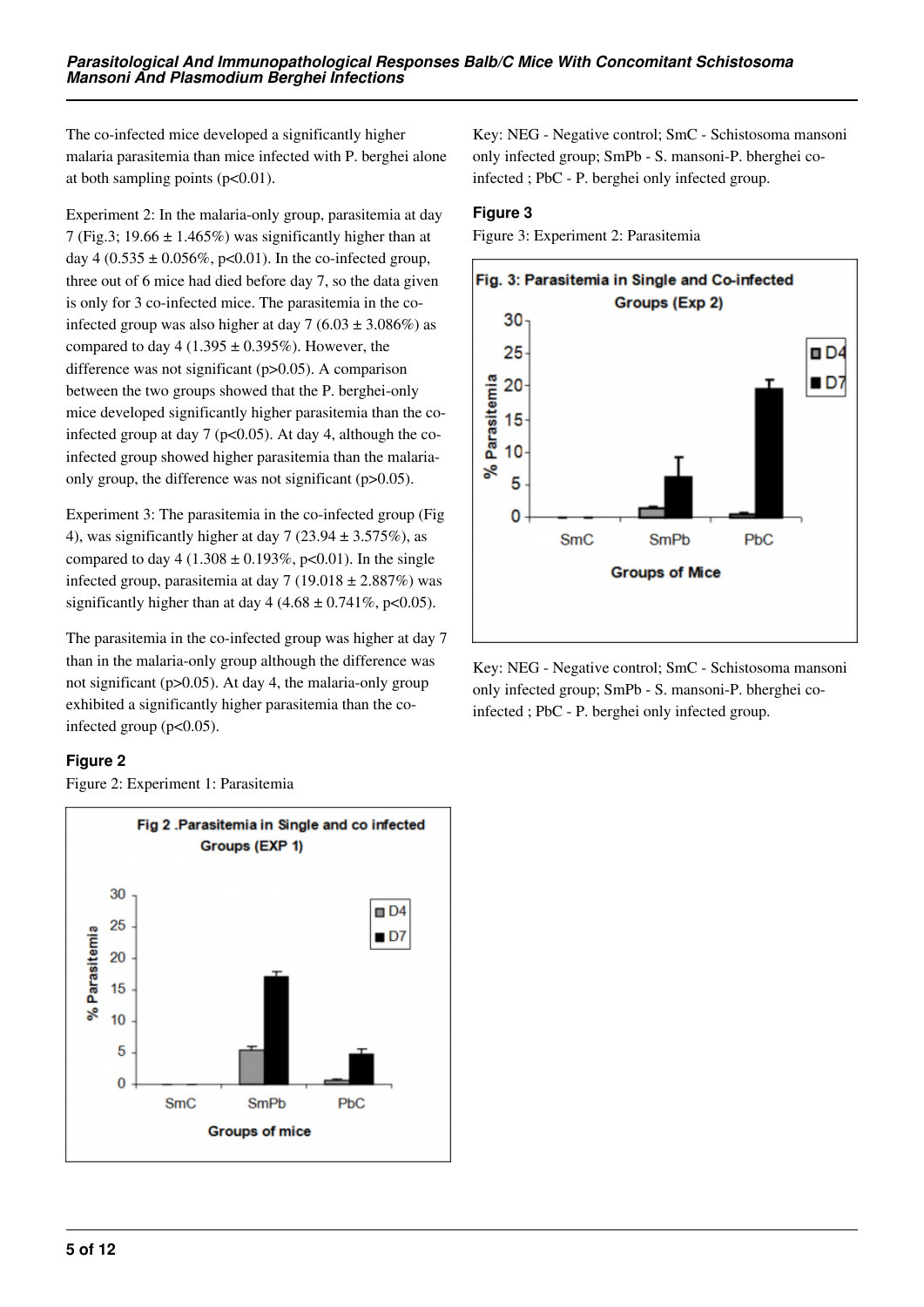### **Figure 4**

Figure 4: Experiment 3: Parasitemia



Key: NEG - Negative control; SmC - Schistosoma mansoni only infected group; SmPb - S. mansoni-P. bherghei coinfected group; PbC - P. berghei only infected group.

# **ANALYSIS OF WORM LOAD**

The number of worms present in the S. mansoni only and coinfected groups was monitored through perfusion and counting carried out 7 days post-P. berghei infection, beginning at the fourth week of S. mansoni infection. Mean and standard error were worked out (Fig.5).

Experiment 1: In the mice super-infected with malaria at week 4 of S. mansoni infection, and their controls, the S. mansoni-only group showed a slightly higher mean worm load of 13.6 $\pm$  2.223, as compared to 13  $\pm$  2.041 in the coinfected group. The difference, however, was not significant  $(p>0.05)$ .

Experiment 2: The mice super-infected with malaria at week 5 of S. mansoni infection, had a significantly higher the mean worm load in the S. mansoni-only group (25.2  $\pm$ 3.815), than in the co-infected group  $(14 \pm 3.206, \text{p} < 0.05)$ .

Experiment 3: In the mice super-infected with malaria at week 6 of S. mansoni infection, the trend in Experiment 2 was seen, with the single-infected group having a significantly higher worm load  $(40.4 \pm 2.948)$  than the coinfected ones  $(24.2 \pm 3.234, \text{ p} < 0.05)$ .

A comparison between the weeks showed a significant difference for the S. mansoni-only group between week 4 and  $5 \left( \langle 0.05 \rangle \right)$ , and between week 4 and 6 (p $\langle 0.01 \rangle$ ), However, the difference was no significant between week 5 and 6 (p>0.05). For the co-infected group, the difference between the weeks was not significant. In both groups, there was an increase in number of worms recovered, as the number of weeks before super infection was increased. At all time points S. mansoni-only groups had higher numbers of worms recovered when compared with the co-infected groups.

### **Figure 5**

Figure 5: Worm Burdens in Single ad Co-infected Groups



Key: NEG - Negative control; SmC- Schistosoma mansoni only infected group; SmPb: S. mansoni-P. bherghei coinfected group.

# **GROSS PATHOLOGY**

Gross pathology examination was focused on the general and overt appearance of the liver and spleen. The observations considered in the liver were presence or absence of granulomas, presence or absence of adhesions, and whether the liver was inflamed or not. The spleens were checked for inflammation or lack of it. Granulomas appeared as whitish spots on the surface of the liver lobes. The presence of granulomas affected the colour and texture of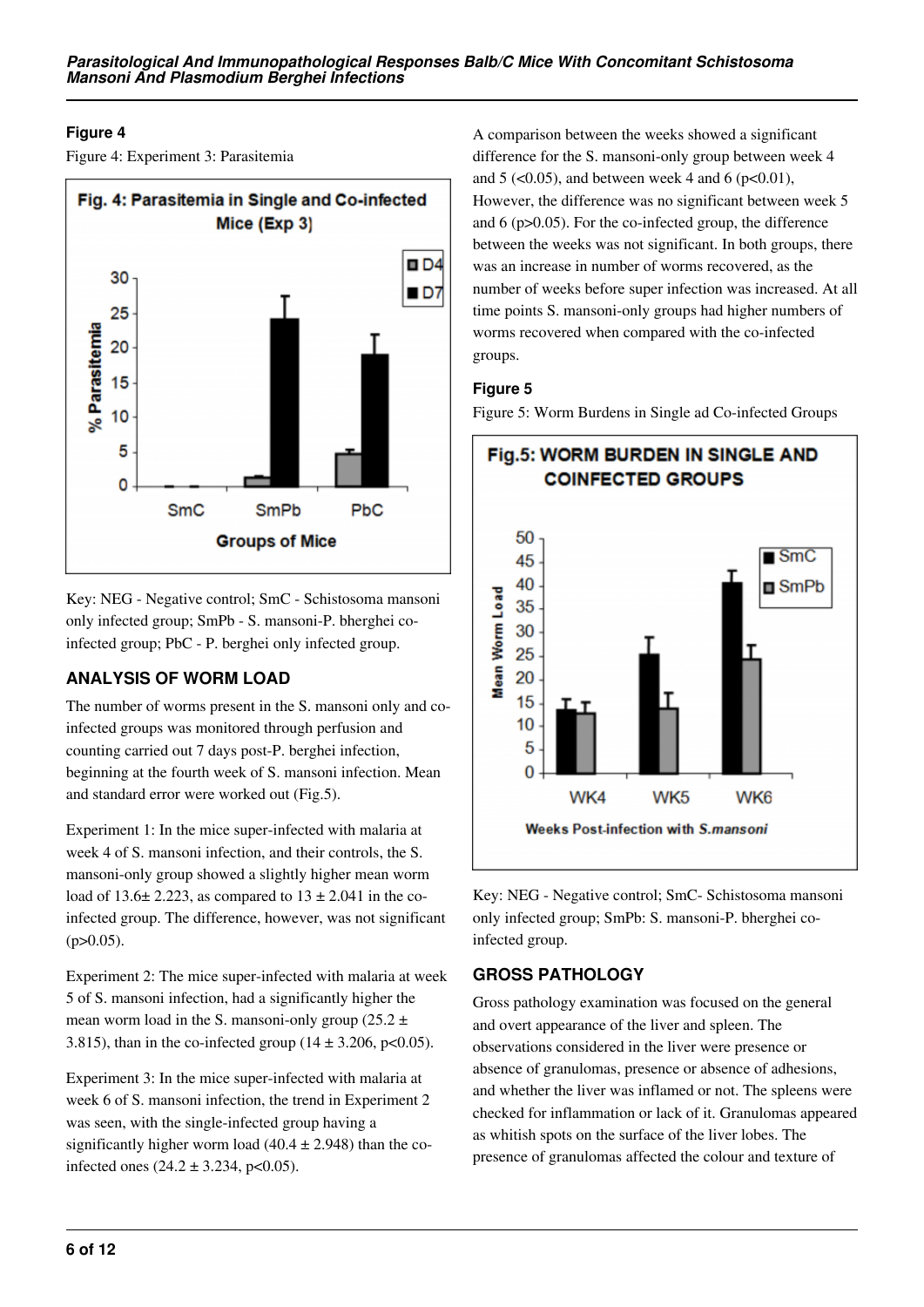the liver. The usually smooth surface of the liver was replaced with a rugged surface and the red-pink hue of normal livers became pale.

Experiment 1: In the mice super-infected with malaria at week 4 of S. mansoni infection, gross pathology of the livers from both the single infected and co-infected groups showed no presence of granulomas though they all showed slight inflammation. The spleens from all the groups also showed some enlargement.

Experiment 2: In the mice super-infected with malaria at week 5 of S. mansoni infection, the spleens from the coinfected group were grossly enlarged, while those with single infections of S. mansoni and P. berghei showed slight inflammation. The livers of the co-infected mice showed presence of few granulomas while the single infected ones had no visible granulomas.

Experiment 3: In the mice super-infected with malaria at week 6 of S. mansoni infection, spleens from the co-infected group were severely inflamed while the single-infected ones showed only slight inflammation. The livers from the coinfected group had moderate (4-10 granulomas per lobe) to severe (>10) granulomas. The livers were enlarged and oedematous with adhesions connecting the different lobes. The mice in the S. mansoni-only group had few (1-2), to moderate (3-10) granulomas per lobe, and the livers were inflamed and had adhesions. The malaria-only group had slightly inflamed livers.

# **HISTOPATHOLOGY**

Granulomas appeared as schistosome eggs surrounded by immunological cells and fibrotic changes. Apart from the granulomas, the histopathological sections also showed the presence of portal triads with the accumulation of immune cells around them.

Granuloma sizes were determined by measuring the length and width of a granuloma with a centrally placed egg. The average of the length and the width was taken as the granuloma size. Sizes of 10 granulomas were taken and their averages worked out.

Experiment 1: In the mice super-infected with malaria at week 4 of S. mansoni infection, only two out of five coinfected mice, and one out of five single-infected mice showed small granulomas (125 µm). The rest did not show any granulomas.

Experiment 2: In the mice super-infected with malaria at week 5 of S. mansoni infection, none of the single-infected mice showed the presence of granulomas. One out of five of the co-infected mice showed a small granuloma  $(160 \mu m)$ .

Experiment 3: In the mice super-infected with malaria at week 6 of S. mansoni infection, the granulomas were large and florid with a conspicuous eggs. The single-infected group had significantly larger granulomas (Fig.6;  $323 \pm$ 10.21  $\mu$ m), than the co-infected group (245  $\pm$  9.081  $\mu$ m, p<0.01).

### **Figure 6**

Figure 6: Mean Granuloma Sizes in Single and Co-infection Grops



Key: NEG - Negative control; SmC- Schistosoma mansoni only infected group; SmPb: S. mansoni-P. bherghei coinfected group.

# **DISCUSSION**

The effects of concomitant infections on the development as well as the maintenance of an immune response remain largely unknown (Helena et al., 1998). The murine models of P. berghei and S. mansoni have been well studied and characterized in terms of both cell-mediated immunity and humoral immunity. Thus, BALB/c mouse is a good model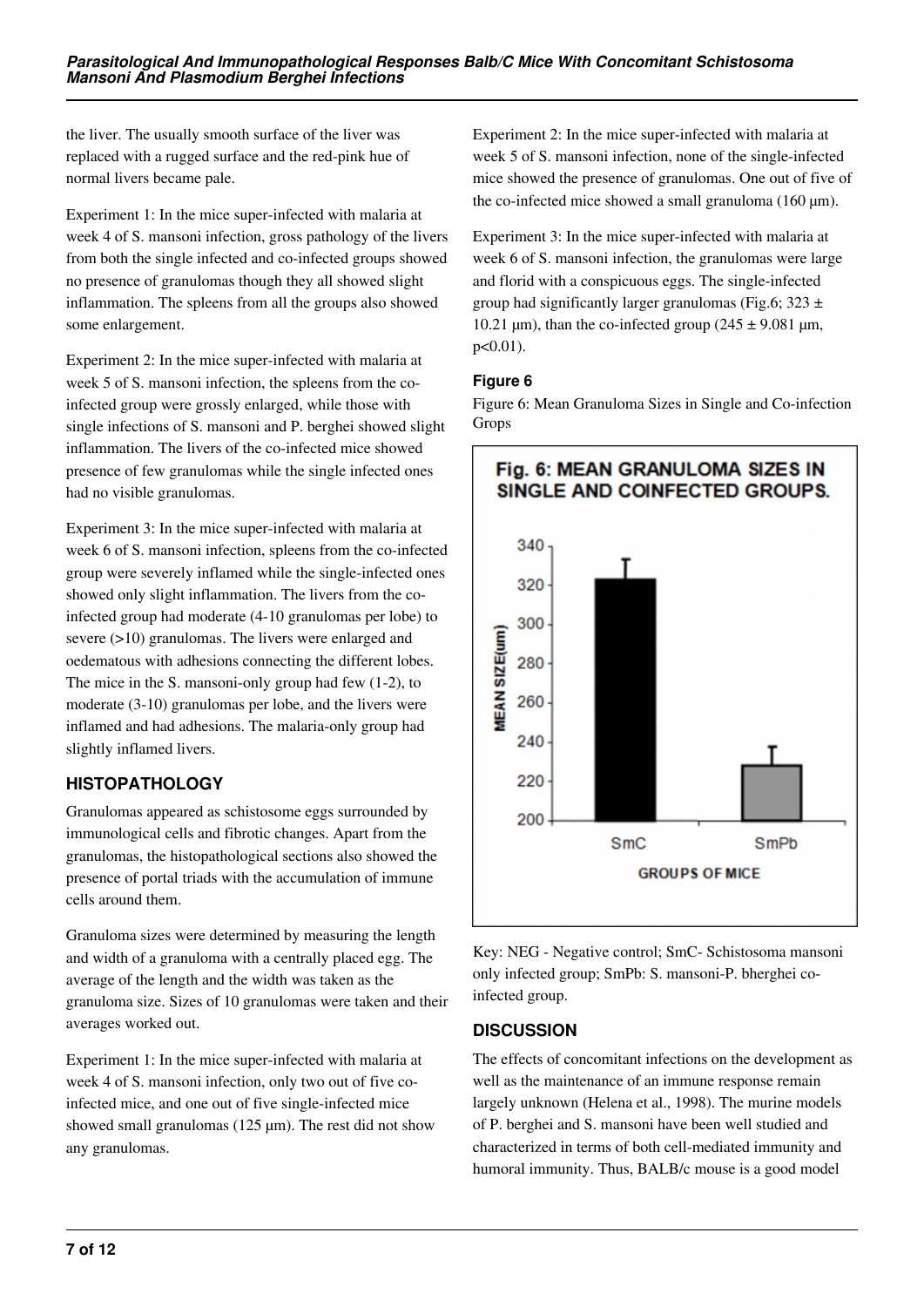for studying the interaction between the two different parasitic infections with regard to parasite-specific immune responses. Little information regarding concurrent S. mansoni and malaria infection has been published (Helena et al., 1998).

The present study was undertaken to investigate the effect of an S. mansoni infection on P. berghei infection in BALB/c mice, and vice versa.

# **IGG RESPONSES**

In this study, 4-week, 5-week, and 6-week S. mansoniinfected mice were super infected with P. berghei and the IgG response monitored during the development of the malaria infection. Parasite specific antibody analysis was carried out using the antigens: 0-3 hr, SWAP for S. mansoni and soluble P. berghei, and crude P . berghei.

The results revealed that co-infected mice generally exhibited a high IgG response to all antigens as compared to the S. mansoni-only and malaria-only infected groups. The malaria-only-infected groups showed the lowest IgG response to all the antigens. In the responses to the different antigens, there was no clear difference between day 4 and day 7.

These findings indicate that there is no general decrease in B-cell activity in the co-infected mice. This might suggest that malaria infection boosts the IgG response against S. mansoni. It can therefore be deduced that malaria has got a protective effect against schistosomiasis.

The low P. berghei and crude P. berghei antigen-specific IgG levels in the malaria-only-infected mice could be suggestive of a strong immune suppression seen during malaria infection. The decrease in P. berghei, and crude P. berghei antigens-specific IgG, may be due to IFNproduction, known to influence B-cell differentiation and immunoglobulin production (Snapper & Paul, 1987), or an increased turnover of plasma cells or antibodies.

Mutapi et al., (2000) reported that children with schistosomiasis who were also infected with malaria parasites had higher levels of schistosome-specific IgG3 than did children who were free of malaria. They suggested that a plausible explanation for this would be that malaria infection influences the cytokine environment and generally favours the production of IgG3.

The observation that mice infected with S. mansoni had

responses towards malaria parasites indicates cross-shared antigens between schistosome and malaria. This was also evident in P. berghei single infection though at a lower magnitude as compared to S. mansoni. The occurrence of cross-reactive antibodies to P. berghei and S. mansoni most probably has not been reported elsewhere, although Naus et al., (2003) reported cross-reactivity between P. falciparum and S. mansoni.

### **PARASITEMIA**

Co-infected mice super-infected with malaria at week 4- and 6-post S. mansoni infection had higher parasitemia than the single infected ones ( $p<0.01$  for week 4). The lower parasitemia in this group at week 5-post S. mansoni infection was probably due lower parasitemia of the three surviving mice sampled; the others had died before sampling. The deaths could have been caused by severe anaemia associated with increased malaria parasitemia. Hence, mice carrying a patent S. mansoni infection and infected with blood-stage P. berghei parasites developed a more rapid and severe course of malaria as demonstrated by increased parasitemia, indicative of a defect in the initial control mechanism. Some co-infected mice died before day 7 post-superinfection with P. berghei. The increased malaria parasitemia in the co-infected mice could be due to a defect in the capacity of the macrophages to produce TNF- $\mathbb{I}$ , known to reduce malaria parasitemia in both mice and humans and to enhance survival in mice (Jacobs et al., 1996). Another likely explanation for the increased parasitemia seen in the co-infected mice might be a S. mansoni-induced suppression of macrophage activation, probably through IL-10 and possibly also IL-4 and/or transforming growth factor β (Oswald et al., 1992). This would lead to an inability of the macrophages to respond to IFN-I and thus a defect in their capacity to kill parasitized red blood cells at an early stage.

A number of previous studies have also demonstrated higher parasitemia and severe conditions in mice co-infected with various strains of rodent malaria and other parasites than mice infected with Plasmodium alone. A study by Yoshida et al., (2000) demonstrated higher susceptibility to P. chabaudi, increased mortality and elevated P. chabaudi parasitemia in S. mansoni-P. chabaudi co-infected resistant strain mice than mice infected with P. chabaudi alone. Helena et al., (1998) also observed remarkably higher parasitemia in S. mansoni-P. chabaudi co-infected mice, than in mice infected with P. chabaudi alone. Strickland et al. (1972) observed higher mortality and persistent parasitemia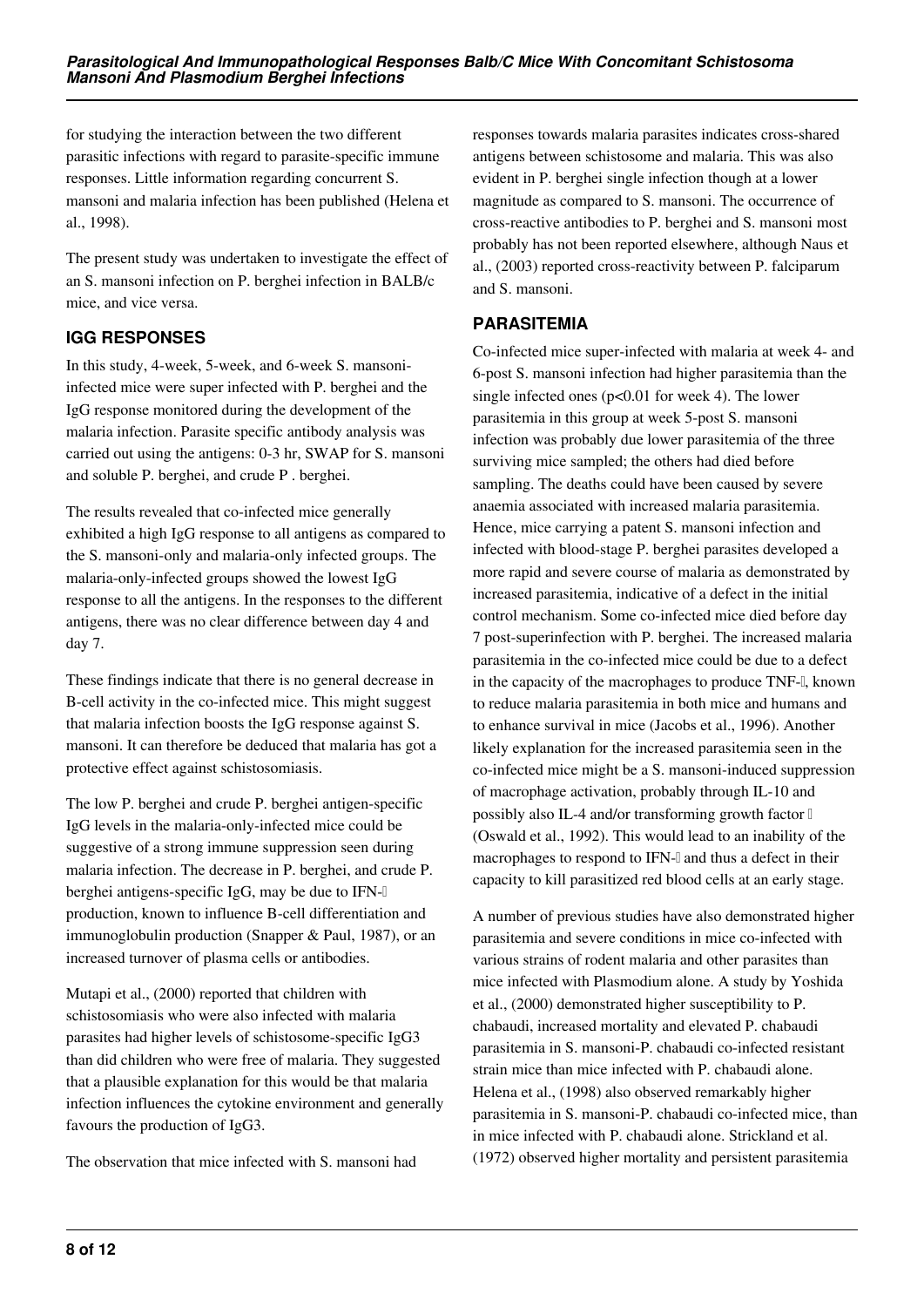in mice co-infected with Toxoplasma gondii and P. berghei yoelii than in mice infected with P. berghei yoelii alone.

### **WORM COUNT**

In mice super-infected with P. berghei at week 4, the S. mansoni-only group had a higher worm load than the coinfected group. The difference in worm maturation between the co-infected and single-infected mice was however not significant (p>0.05).

The worm count in the mice super-infected with P. berghei at week 5 and 6 revealed that the single-infected mice had significantly higher worm loads ( $p<0.05$ ) than the coinfected ones. There was also a general increase in the number of worms present in both groups over time. The delay between super-infections seemed to contribute to this increase in the number of worms.

These results imply that malaria reduces the number of worms in the host during a co-infection with S. mansoni. The presence of malarial parasites in the co-infected group could have had an effect on the immune response of the host against S. mansoni. The high antigen-specific IgG levels seen in co-infected mice might have led to inhibited maturation, establishment, and/or death of the worms.

Yole et al., 2007 reported reduction in S. mansoni worm counts as a result of S. mansoni and Leishmania major coinfection. Ashford et al. (1992) showed a positive correlation between egg load of Ascaris lumbricoides and Plasmodium density, while Briand et al., (2005) observed no association between intestinal helminth infection (A. lumbricoides, Hymenolepis nana, strongyloides stercoralis, and Trichuris trichura), and P. falciparum density.

# **GROSS PATHOLOGY**

In this study, the general and overt appearance of the liver and spleen was observed in all groups of mice.

In mice super-infected at week 4, the liver and spleen were slightly inflamed but no granulomas were seen. This was just the beginning of egg-laying and therefore only a low grade immune response had been mounted. This explains the absence of granulomas and the presence of slight inflammation in the liver and spleen.

At the week 5 super-infection, the livers and spleens of the co-infected mice were grossly enlarged and a few granulomas were present, while those of the single infected ones showed only slight inflammation and no visible

granulomas. This indicates that the combined effect of malaria and schistosomiasis elicited a greater immune response than the separate single infections, thus the gross inflammation and presence of granulomas in the co-infected group.

At week 6, the inflammation of the livers and spleens was severe in the co-infected group, with an equally severe case of granulomas. The S. mansoni-only mice had less inflamed livers and had few to moderate granulomas. The results show that the severity of inflammation and granulomas increased over time. This could again be explained in terms of increased immune responses due to the wide array of antigens exposed to the host by the parasites.

Evidently, malaria is aggravating the gross pathology, but interestingly, reduces the granuloma sizes (see histopathology below). The increase in the humoral immune responses as evidenced by the increased IgG levels and increased inflammation seems to counter the cellular responses against schistosome eggs, thus reduced granuloma sizes.

Booth et al., (2004) observed in children that the degree of splenomegaly was greatest among children living in an area where both S. mansoni egg counts and IgG3 responses to malaria schizont antigen were significantly elevated. The children also had hardened spleens, which were associated with relatively high egg count and a greater degree of splenomegaly. The study suggested that children with relatively high levels of exposure to S. mansoni and malaria were worse affected in terms of spleen enlargement. This observation lends support to the present study.

### **HISTOPATHOLOGY**

Hepatic granulomas sizes were measured in S. mansoni single-infected and co-infected groups.

At week 4 super-infection, which is the beginning of egg deposition, only one single-infected mouse and two coinfected ones were found to have granulomas.

At week 5 super-infection none of the single-infected mice showed presence of granulomas, but one of the co-infected mice did. This suggests that the presence of malaria during an S. mansoni infection leads to an early initiation of granuloma formation. It also suggests that malaria boosts the cellular response against S. mansoni.

At week 6 super-infection, there was an increase in number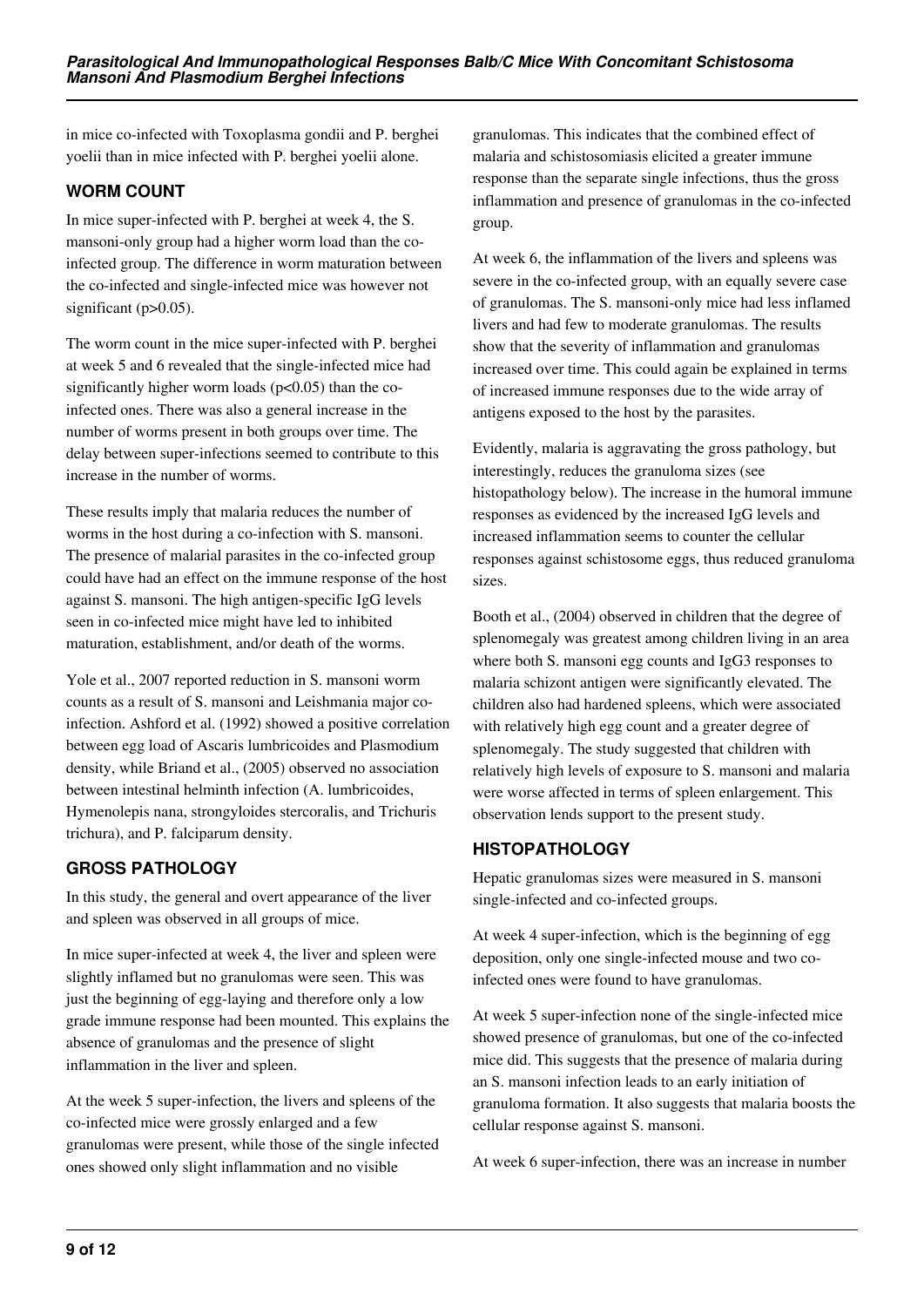of granulomas as well as a significant increase  $(P<0.01)$  in size of granulomas in the single-infected group as compared to the co-infected ones. Concurrent S. mansoni-P. berghei infection led to reduced granuloma sizes. P. berghei seems to modulate granuloma sizes in co-infection. This agrees with a report that P. yoelii infections reduced granuloma formation in the lungs of mice injected with S. mansoni eggs (Abdel-Wahab et al., 1974). Furze et al., (2005) also noted that coinfection of mice with influenza virus during the early phase of trichinosis resulted in a reduced inflammatory infiltrate in the lungs (pulmonary pathology). They explained that the pulmonary pathology and cellular infiltration observed in their study could be due to a variety of factors, such as immune exhaustion as a result of ongoing intestinal inflammation.

### **CONCLUSION**

The present study shows a co-infection with P. berghei and S. mansoni in BALB/c reduced the severity of S. mansoni infection, by reducing the worm load as well as the granuloma sizes and increasing schistosome-specific IgG levels. Even though inflammation of the liver and spleen seems to be exacerbated by the malaria infection, the end result was reduced severity of S. mansoni infection, based upon reduction of granuloma sizes. Fewer worms in the host means fewer eggs will be laid and conceivably less pathology. Reduced pathology means reduced severity of schistosomiasis!

On the other hand, S. mansoni exacerbates malaria parasitemia. S. mansoni worsened malaria infection as shown by the increased parasitemia as well as severe gross pathology of the liver and spleen in the co-infected mice.

### **ACKNOWLEDGEMENTS**

We would like to sincerely thank Michael Mwangi, Fred Nyundo, Kiio Kithome, Sammy Kisara, Collins Ngundi for their technical support.

#### **References**

r-0. Abdel-Wahab, M.F., Mahmoud, S.S., and Good, W., 1974. Suppression of schstosome granuloma formation by malaria in mice. American Journal of Tropical Medicine and Hygiene. 23, 915-918.

r-1. Ashford, R.W., Craig, P.S., and Oppenheimer, S.J., 1992. Polyparasitism on the Kenyan coast. Prevalence and association between parasitic infections. Annals of Tropical and Medical Parasitology. 86, 671-679.

r-2. Booth, M., Vennervald, B.J., Kenty, L., Mwatha, J.K., Kariuki, C.H., Ouma, J.H., Kimani, G., and Amaganga, C., 2004. Micro-geographical variation in exposure to S. mansoni and malaria, and exacerbation of splenomegaly in

Kenyan school-aged children. Infectious Diseases. 4, 13 r-3. Borkow, G., Weisman, Z., Leng, Q., Stein, m., Kalinkovich, A., Wolday, D. and Bentwich, Z., 2001. Helminths, human immunodeficiency virus and tuberculosis. Scandinavian Journal of Infectious Diseases. 33, 56571. r-4. Briand, V., Watier, L., Hesran, J., Garcia, A., and Cot, M., 2005.Coinfection with Plasmodium falciparum and Schistosoma haematobium: Protective effective of schistosomiasis on malaria in Senegalese children. American Journal of Tropical Medicine and Hygiene. 72(6), 702-707. r-5. Buendia A., Fallon P., Del Rio L., Ortega N., Caro M., Gallego M., and Salinas J., 2002. Previous infection with the nematode Nippostrongylus brasiliensis alters the immune specific response against Chlamydophila arbutus infection. Microbiology and Pathogenesis. 33, 7-15.

r-6. Chan, M.S., Medley, G.F., Jamison D., and Bundy, D.A., 1994. The evaluation of potential global morbidity attribute to intestinal nematode infections. Parasitology, 109, 373-387.

r-7. Chan, M.S., 1997. The global burden of intestinal nematode infections-fifty years on. Parasitology Today. 13, 438-443.

r-8. De Silva, N.R., Brooker S., Hotez P.J., Montresor A., Engels, D., and Savioli, L., 2003. Soil transmitted helminth infections: updating the global picture. Trends in Parasitolology. 19, 547-551.

r-9. Farah, I.O., Nyindo, M., King, C.I., and Hau, J., 2000. Hepatic granulomatous response to Schistosoma mansoni eggs in BALB/c mice and Olive baboons (Papio cynocephalus anubis). Journal of Comparative Pathology. 123, 7-14.

r-10. Furze, R.C., Hussell, T., and Selkirk, M.E., 2005. Ameriolation of Influenza-induced pathology in mice by coinfection with Trichinella spiralis. Infection and Immunity. 74(3), 1924-1932.

r-11. Helena, H., Marika K., and Marita, T. 1998. Altered immune responses in mice with concomitant Schistosoma mansoni and Plasmodium Chabaudi infections. Infection and Immunity. 66, 5167-5174.

r-12. Jacobs, P., Radzioch, D., and Stevenson, M.M., 1996. A Th1-associated increase in tumor necrosis factor alpha expression in the spleen correlates with resistance to bloodstage malaria in mice. Infection and Immunity. 64, 535-541. r-13. LA Flamme A., Scott P., and Pearce E., 2002.

Schistosomiasis delays lesion resolution during Leishmania major infection by imparing parasite killing by macrophages. Parasite Immunology. 24, 339-345.

r-14. Lazdins., J.K., Stein, M.J., David, J.R.& Sher, A., 1982. Schistosoma manson: Rapid isolation and purification of schistosomule of different developmental stages by centrifugation on discontinuous density gradients of Percoll. Experimental Parasitology. 53, 39-44.

r-15. Mutapi, F., Ndhlovu, P.D.,Hagan, P., and Woolhouse, M.E.J., 2000. Anti-schistosome antibody responses in children coinfected with malaria. Parasite Immunology 22: 207-209.

r-16. Nacher, M., 2001. Malaria vaccine trials in a wormy world. Trends in Parasitology. 17, 563-565.

r-17. Nacher, M., Gay, P.S., Krudsood, S., Treepraserfsuk, D.M., Vouloukis, I., and Looareesuwan, S., 2000. Ascaris lumbricoides infection is associated with protection from cerebral malaria. Parasite Immunology. 22, 107-114. r-18. Nacher, M., 2002.Contemporaneous and successive mixed Plasmodium falciparum and Plasmodium vivax infections are associated with Ascaris lumbricoides: an immunomodulating effect. Journal of Parasitology. 87, 912-915.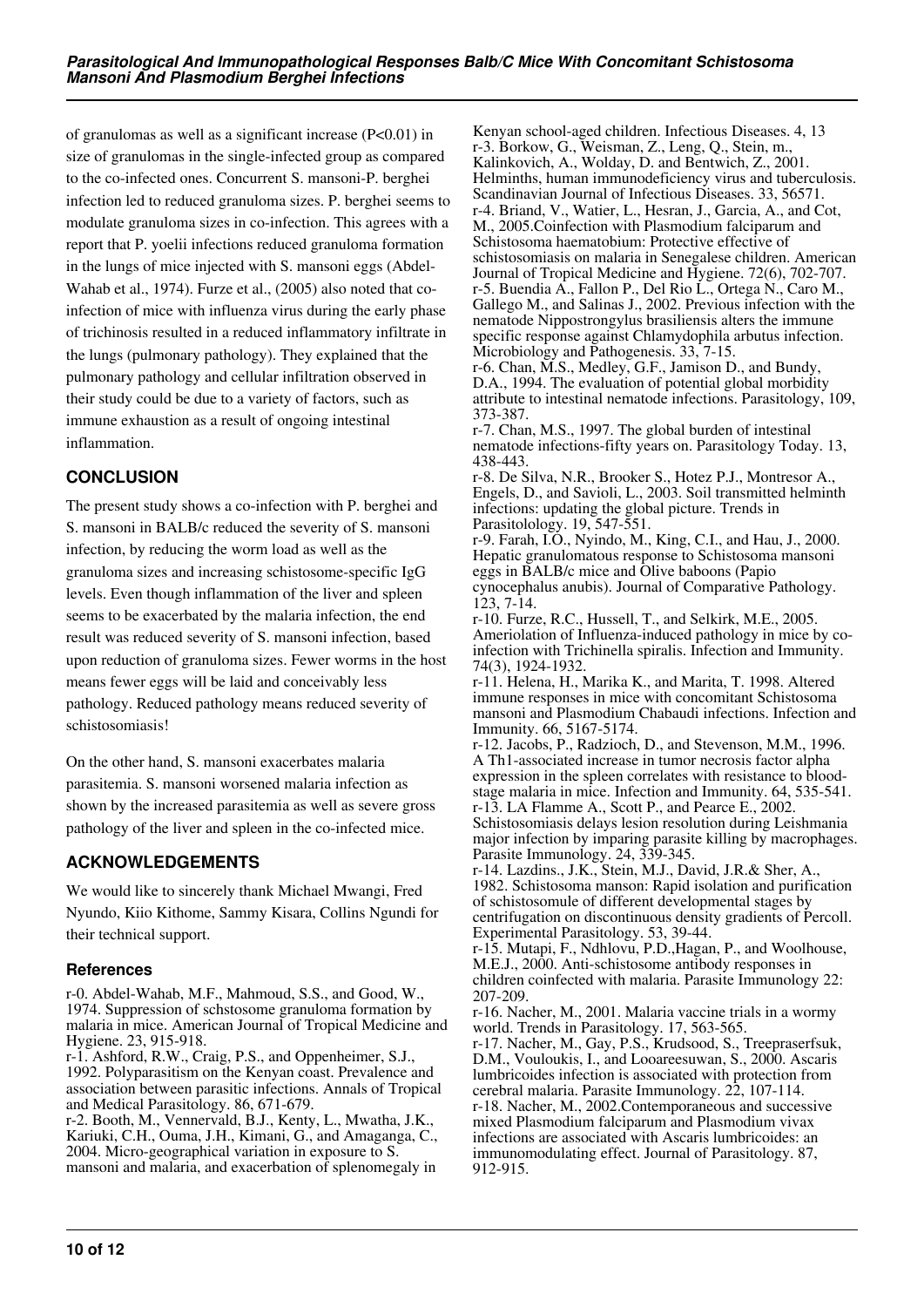r-19. Naus, C.W.A., Jones, F.M., Satti, M.Z., Sarah, J., Kimani. G., Mwatha, J.K., Kariuki, C.H., and Ouma, J.H., 2003. Serological responses among individuals in areas where both scistosomiasis and malaria are endemic: Crossreactivity between S. mansoni and P. falciparum. r-20. Oswald, I.P., Gazzinelli, R.T., Sher, A., and James, S.L., 1992. IL-10 synergizes with IL-4 and transforming growth factor-β to inhibit macrophage cytotoxic activity. Journal of Immunology. 148, 3578-3582.

r-21. Ramalho-Pinto F.J., Gazzinelli L.D., Homells R.E., Motasantos T.A and Fiquieiredo E.A., 1974. Schistosoma mansoni: A defined system for stepwise transformation of cercariae to schistosomulum in vitro. Experimental Parasitology. 6, 360-372.

r-22. Rodriguez M., Terrazas L., Marquez R., and Bojalil R., 1999. Susceptibility to Trypanosoma cruzi is modified by a previous non-related infection. Parasite Immunology. 21, 177-185.

r-23. Smithers S.R., Terry R.J., 1965. The infection of the laboratory hosts with cercaria of Schistosoma mansoni and the recovery of the adult worms. Parasitology. 55, 695-700. r-24. Snapper, C.M., and Paul, W.E., 1987 Interferon-l and B-cell stimulatory factor-1 reciprocally regulate Ig isotype production. Science. 236, 944-947.

r-25. Strickland, G.T., Voller, A., Pettit, L.E., and Fleck, D.G., 1972. Immunodepression associated with concomitant toxoplasma and malarial infections in mice. Journal of infectious diseases. 126, 54-60.

r-26. Van den Biggelaar, A., Rodrigues L.G., VanRee, R., Van den Zee, J., Hoeksma-Kruize, Y.C., Souverijn, J., Misinou M,. Borrmann, S., Kremsner P., and Yazdanbakhsh, M., 2004. Long-term treatment of intestinal helminthes increases mite skin-test reactivity in Gabonese school children. Journal of infectious Diseases. 189, 892-900. r-27. Yole, D.S., Shamala, K.T., Kithome, K., and Gicheru, M., 2007. Studies on the interaction of Schistosoma mansoni and Leishmania major in experimentally infected Balb/c mice. African journal of Health Sciences. 14(1-2), 80-85. r-28. Yole, D.S., Pemberton, R., Reid G.D.F., and Wilson, R.A., 1996. Protective immunity to Schistosoma mansoni induced in the olive baboon Papio anubis by the irradiated cercaria vaccine. Parasitology. 112, 37-46. r-29. Yoshida, A., Maruyama, H., Kumagai, T., Amano, T., Kobayashi, F., Zhang, M., Himeno, K., and Ohta, N., 2000.

S. mansoni infection cancels the susceptibility to Plasmodium chabaudi through inductin of type 1 immune response in A/J mice. International Immunology. 12, 1117-1125.